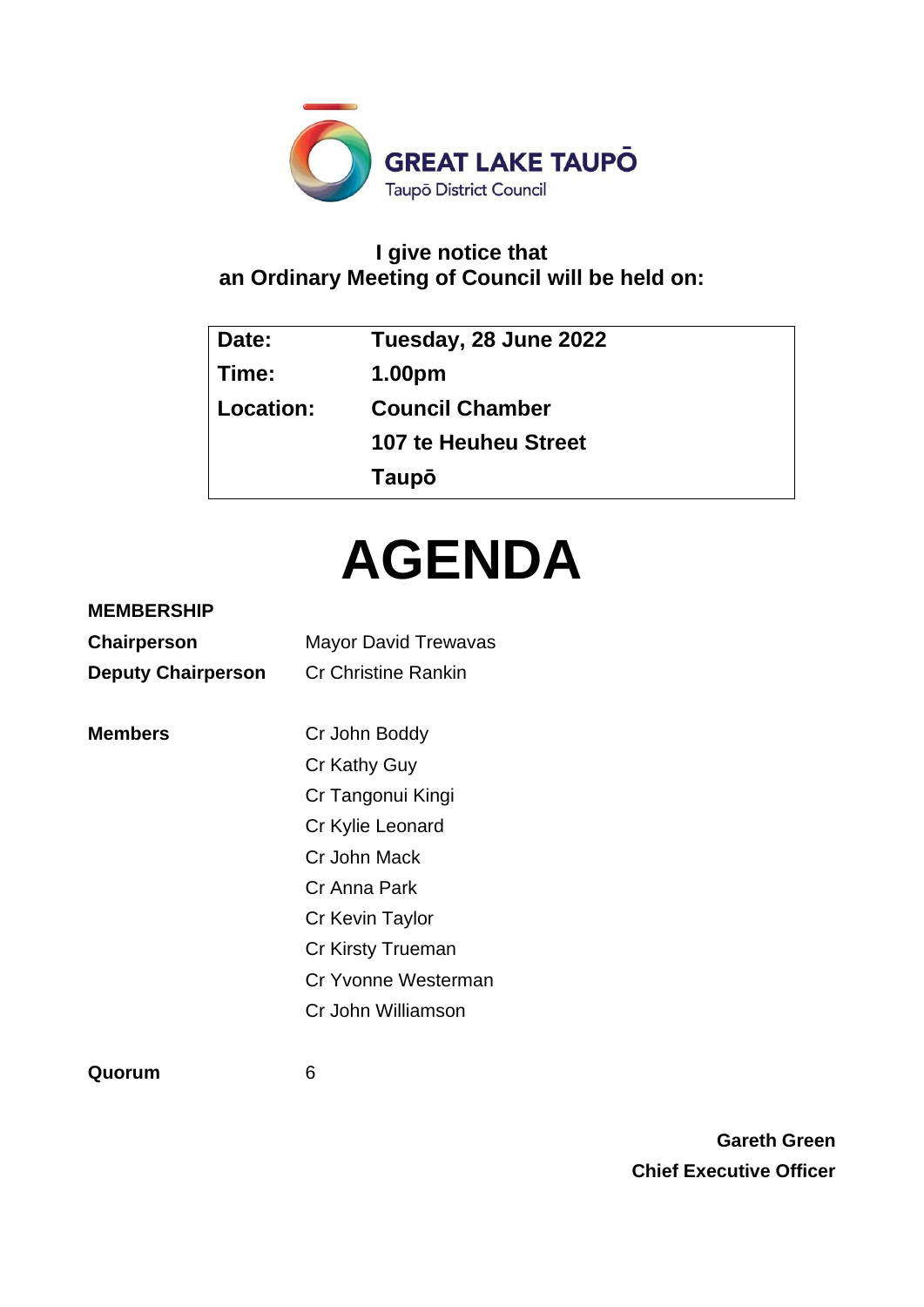# **Order Of Business**

| $\mathbf 1$             | <b>Apologies</b>                  |  |  |
|-------------------------|-----------------------------------|--|--|
| $\mathbf{2}$            | <b>Conflicts of Interest</b>      |  |  |
| 3                       | <b>Confirmation of Minutes</b>    |  |  |
|                         | 3.1                               |  |  |
|                         | 3.2                               |  |  |
|                         | 3.3                               |  |  |
| $\overline{\mathbf{4}}$ | <b>Policy and Decision Making</b> |  |  |
|                         | 4.1                               |  |  |
|                         | 4.2                               |  |  |
|                         | 4.3                               |  |  |
|                         | 4.4                               |  |  |
|                         | 4.5                               |  |  |
| 5                       | <b>Confidential Business</b>      |  |  |
|                         | 5.1                               |  |  |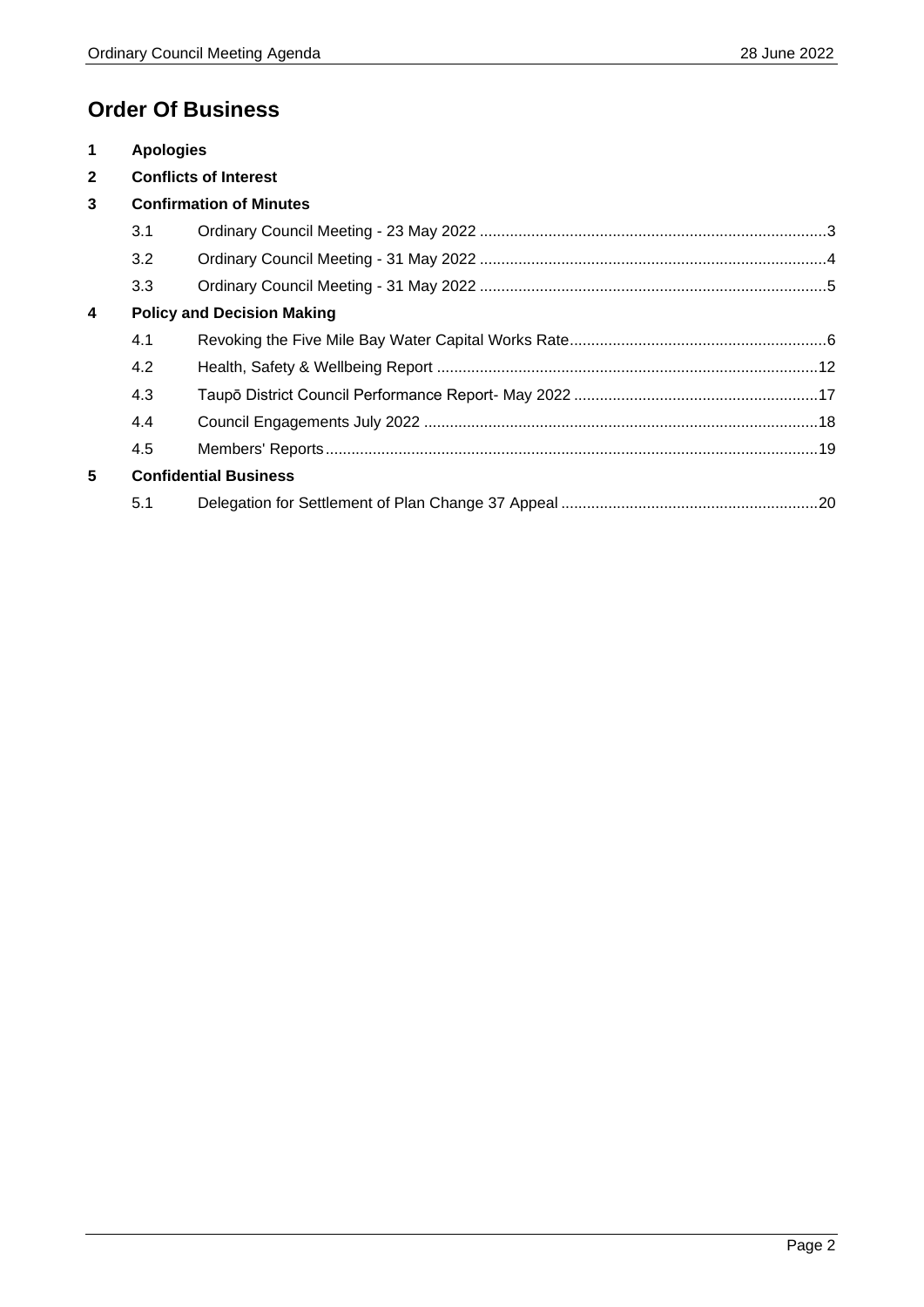#### <span id="page-2-0"></span>**3.1 ORDINARY COUNCIL MEETING - 23 MAY 2022**

**Author: Karen Watts, Senior Committee Advisor**

**Authorised by: Nigel McAdie, Legal, Risk and Governance Manager**

#### **RECOMMENDATION(S)**

That the minutes of the Council meeting held on Monday 23 May 2022 be confirmed as a true and correct record.

#### **ATTACHMENTS**

**1. Council Meeting Minutes - 23 May 2022**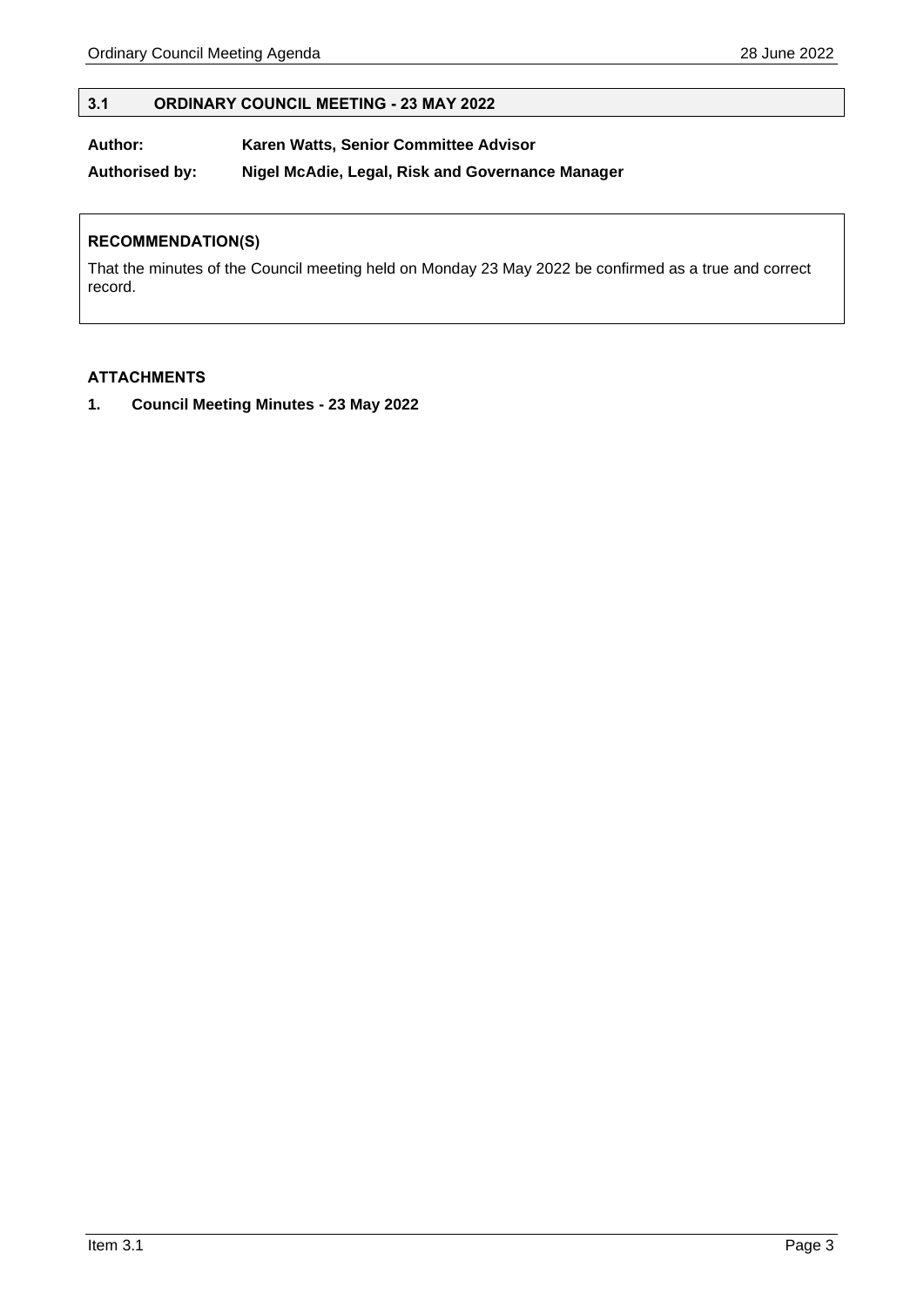#### <span id="page-3-0"></span>**3.2 ORDINARY COUNCIL MEETING - 31 MAY 2022**

#### **Author: Shainey James, Governance Quality Manager**

**Authorised by: Nigel McAdie, Legal, Risk and Governance Manager**

#### **RECOMMENDATION(S)**

That the minutes of the Council meeting held at 11.00am on Tuesday 31 May 2022 be confirmed as a true and correct record.

#### **ATTACHMENTS**

1. Council Meeting Minutes - 31 May 2022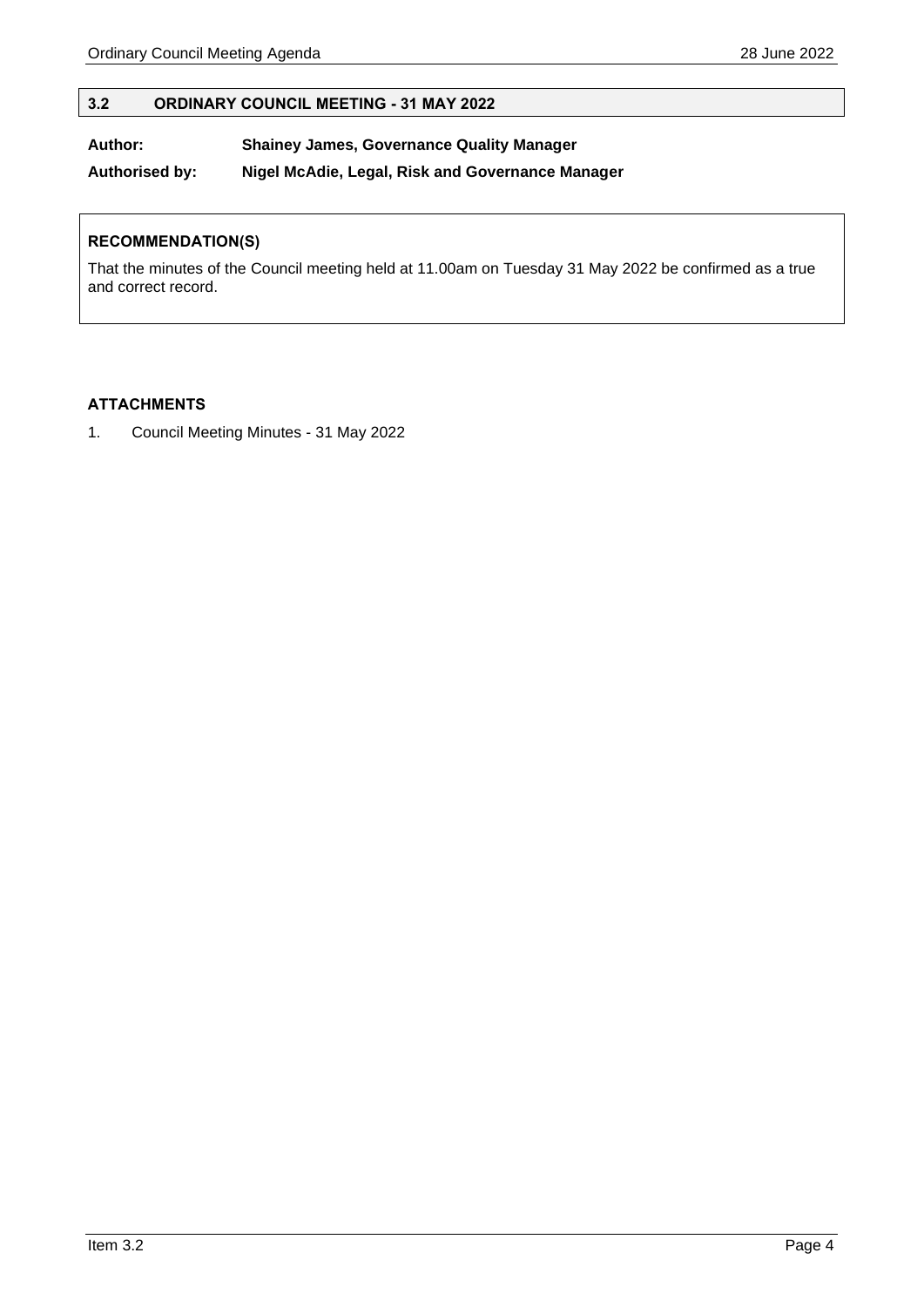#### <span id="page-4-0"></span>**3.3 ORDINARY COUNCIL MEETING - 31 MAY 2022**

#### **Author: Shainey James, Governance Quality Manager**

**Authorised by: Nigel McAdie, Legal, Risk and Governance Manager**

#### **RECOMMENDATION(S)**

That the public and confidential portions of the minutes of the Council meeting held at 1.00pm on Tuesday 31 May 2022 be confirmed as true and correct records.

#### **ATTACHMENTS**

- 1. Council Meeting Minutes 31 May 2022
- 2. Council Meeting Minutes 31 May 2022 confidential portion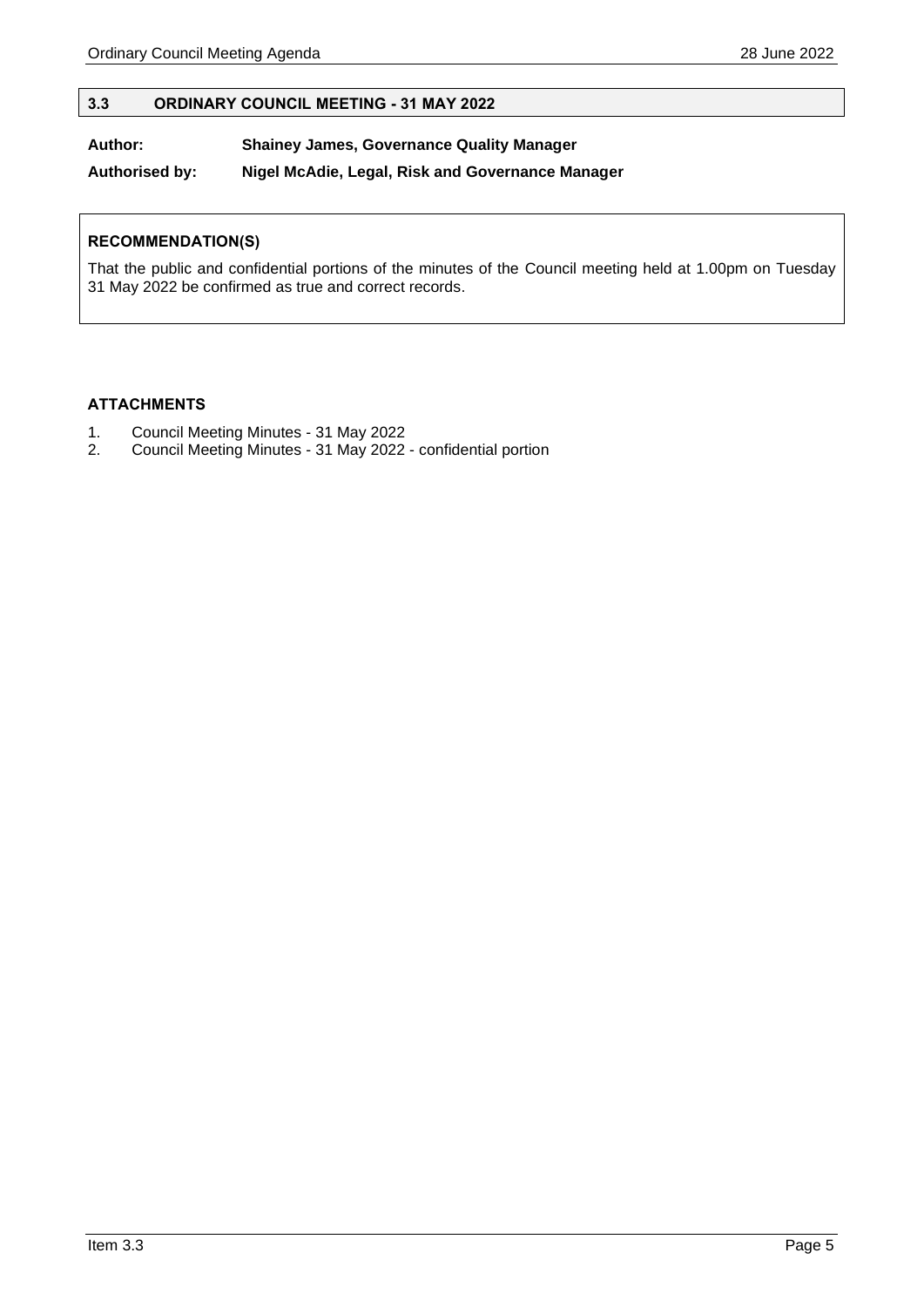#### <span id="page-5-0"></span>**4.1 REVOKING THE FIVE MILE BAY WATER CAPITAL WORKS RATE**

**Author: Aidan Smith, Senior Policy Advisor**

**Authorised by: Nick Carroll, Policy Manager**

#### **PURPOSE AND SUMMARY**

The original decision to have a Five Mile Bay Water Capital Works Rate is now inconsistent with a latter decision for district-wide water funding – requiring just one community to directly pay for the capital works required for its area. Consequently, officers recommend revoking the Five Mile Bay Water Capital Works Rate, and providing a credit for past payment of the rate to align with the timing of the change to district-wide water funding.

#### **RECOMMENDATION(S)**

That Council:

- 1. Permanently revokes the Five Mile Bay Water Capital Works Rate;
- 2. Adopts the attached revised Revenue and Financing Policy 2021; and
- 3. Directs officers to provide a credit to applicable properties for Five Mile Bay Water Capital works rate charged in 2021/22.

#### **BACKGROUND**

The proposal has been presented to Council at a workshop on 10 February 2022, where the funding arrangements for extending infrastructure to existing but un-serviced communities were discussed, as well as the current arrangements for Five Mile Bay.

Subsequently, Council consulted on the Annual Plan 2022/23 in March – April 2022, including:

"*We want to remove [the Five Mile Bay Water Capital Works Rate] as part of the 2022 Annual Plan. Instead, the costs of the 2021 new main water pipe to Five Mile Bay will be shared across the whole district – just like all other required new investment. To make this change, the annual impact on the district-wide water rate will be an added 50 cents for each ratepayer per year*."

Council also consulted the Whakamaru community in May 2022 on a proposal to extend water services to the area without requiring a specific targeted rate for Whakamaru.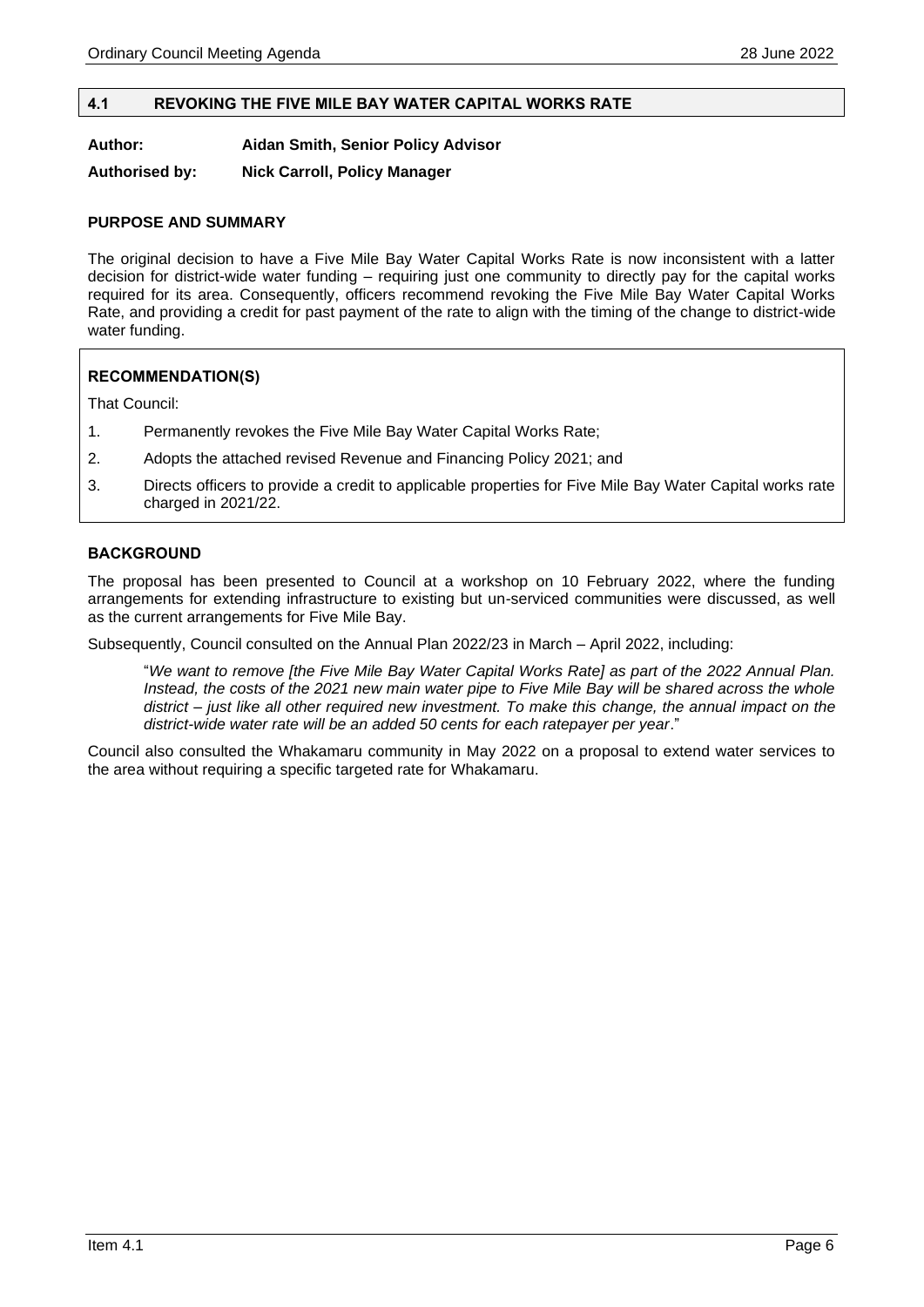#### **OPTIONS AND ANALYSIS**

#### **Revoking the Five Mile Bay Water Capital Works Rate**

The Five Mile Bay Water Capital Works Rate was agreed in November 2020, following consultation with the community on funding options for capital cost of extending reticulated water to Five Mile Bay. The rate was to enable the project to proceed, and ensure that the community benefitting from that investment contributed 50% of the cost of those works, through a small additional annual rate for a 25 year period.

However, subsequently – in May 2021, Council made a decision to implement a district-wide funding approach for water following consultation as part of the 2021 Long-term Plan. This meant that individual communities were no longer required to pay for the cost of their own water services. Instead the costs of all individual water systems are pooled together and shared across the district. This decision provided:

- a simpler approach
- greater flexibility to fund the necessary investment across water systems at different times
- support for smaller communities with otherwise potentially unaffordable costs of improving drinking water standards by sharing these costs with larger communities whose large-scale water costs are relatively low.

The original decision to have the Five Mile Bay Water Capital Works Rate is now inconsistent with this position – requiring just one community to directly pay for the capital works required for its area.

Consequently, officers recommend revoking the Five Mile Bay Water Capital Works Rate.

Council has the option to retain the Five Mile Bay Water Capital Works Rate, however there is risk that the inequities of this rate are identified and raised by that community.

#### **Refunds**

Normally Council would not expect to refund or credit rates previously legitimately collected, and later adjusted, or cancelled rates.

In this instance however, the timing of these decisions meant that the Five Mile Bay Water Capital Works Rate came into effect from 1 July 2021 – being the beginning of the rating year following the completion of the Five Mile Bay water extension.

1 July 2021 was also the beginning of the shift to district-wide water funding as the start of the 2021 Longterm Plan.

Ideally, the 1 July 2021 implementation of the district-wide water decision would also have revoked the Five Mile Bay Water Capital Works Rate. Officers recommend Council directs officers to provide a credit to applicable properties for Five Mile Bay Water Capital works rate charged in 2021/22 to remediate this. This is a voluntary, but logical and appropriate action, given the timing of decisions.

The annual rate for 2021/22 was \$112.75 (incl GST) and Council collected \$11,500.50 (incl GST) from 102 properties.

Council has the option not to refund the Five Mile Bay Water Capital Works Rate paid during 2021/22. However, given the reason for revoking the rate applied from 1 July 2021, there is a risk that the community would seek an explanation for why the rate was not terminated earlier, or a refund provided.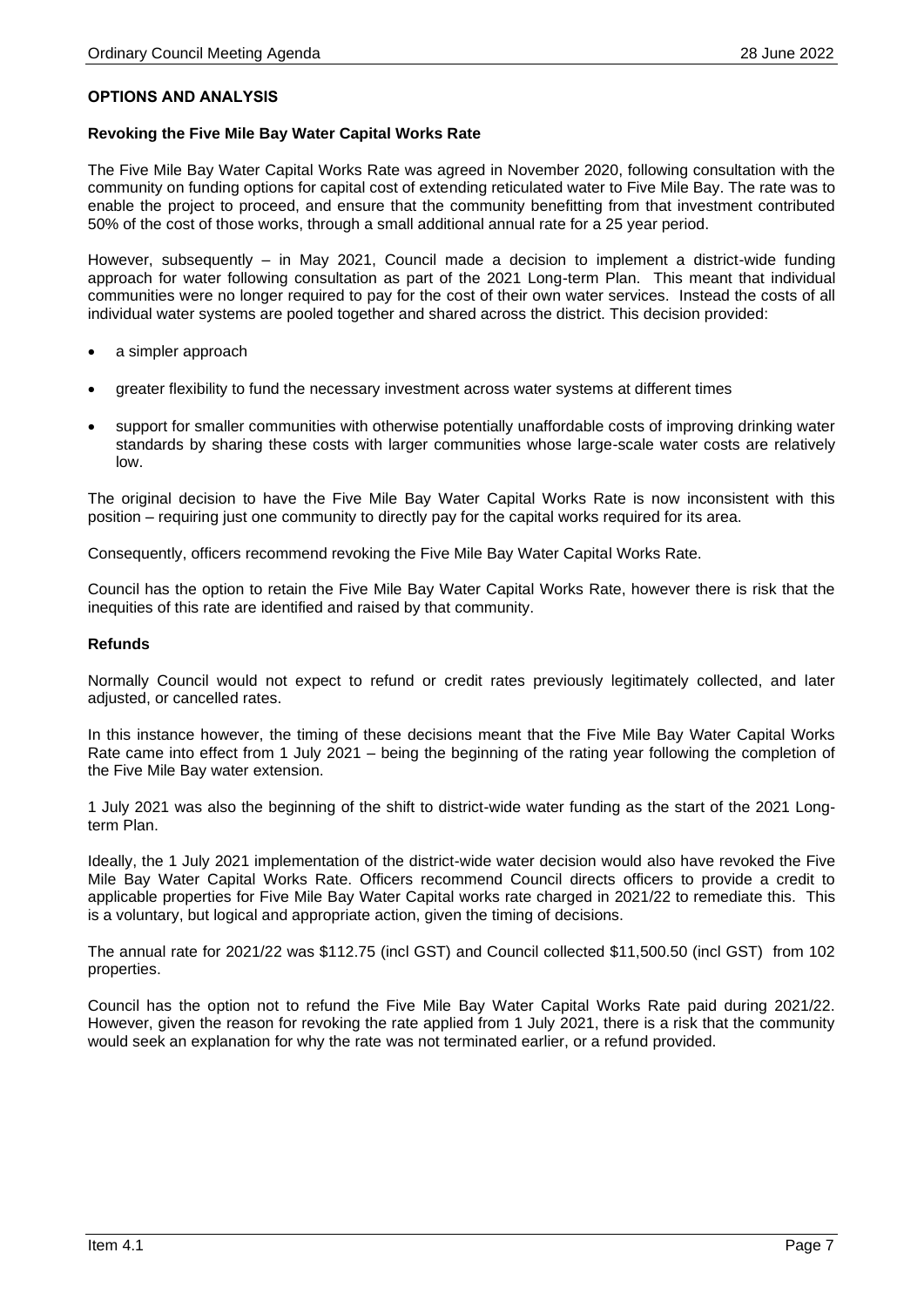#### **CONSIDERATIONS**

#### **Alignment with Council's Vision**

This issue is about constancy and equity given the implementation of changes to water funding.

#### **Financial Considerations**

The financial impact of the proposal is a one off reduction of \$11,500.50 (incl GST) for crediting back the rate paid during 2021/22.

From 2022/23 the financial impact is zero because the cancellation of the Five Mile Bay Water Capital Works Rate will be offset by a 50 cent per year increase in the district-wide water rate.

#### **Legal Considerations**

Council has a *[Revenue and Financing Policy 2021](https://www.taupodc.govt.nz/repository/libraries/id:25026fn3317q9slqygym/hierarchy/Council/Consultation/LTP%202021-2031/Policies%20fees%20and%20charges/Draft%20Revenue%20and%20Financing%20Policy%202021.pdf)*, which sets out who pays for the activities that Council undertakes on behalf of the community and how these activities will be funded. When deciding how to fund an activity, Council must consider the requirements as set out in the Local Government Act 2002, [Section](https://www.legislation.govt.nz/act/public/2002/0084/latest/DLM172358.html)  [101\(3\)](https://www.legislation.govt.nz/act/public/2002/0084/latest/DLM172358.html) as stated below:

#### **Local Government Act 2002, [Section 101\(3\)](https://www.legislation.govt.nz/act/public/2002/0084/latest/DLM172358.html):**

(3) The funding needs of the local authority must be met from those sources that the local authority determines to be appropriate, following consideration of,—

(a) in relation to each activity to be funded,—

(i) the community outcomes to which the activity primarily contributes; and

(ii) the distribution of benefits between the community as a whole, any identifiable part of the community, and individuals; and

(iii) the period in or over which those benefits are expected to occur; and

(iv) the extent to which the actions or inaction of particular individuals or a group contribute to the need to undertake the activity; and

(v) the costs and benefits, including consequences for transparency and accountability, of funding the activity distinctly from other activities; and

(b) the overall impact of any allocation of liability for revenue needs on the current and future social, economic, environmental, and cultural well-being of the community.

#### **Section 101(3) Assessment for extending water infrastructure to existing but un-serviced communities**

#### *Who benefits (and when)*

Main benefits are to those who connect (when they connect and ongoing)

- Safe and secure Council water supply
- Cost savings for those whose bore fails or otherwise need major investment.
- Improved pressure (although at the cost up upgrading home plumbing including hot water cylinder)

Minor benefit to those who have the option to connect

- Likely to be a point where connecting is cheaper than a major renewal (for some)
- Possible improvement in property appeal, development potential, and hence property value (limited though if a good recently installed bore system exists)
- Improved firefighting capability

Downstream benefits to the community

• Reduced health impacts associated with aged, poor standard, or poorly maintained private water supply. Social and economic impacts from sick days, loss of productivity, disruption, subsidized health costs, etc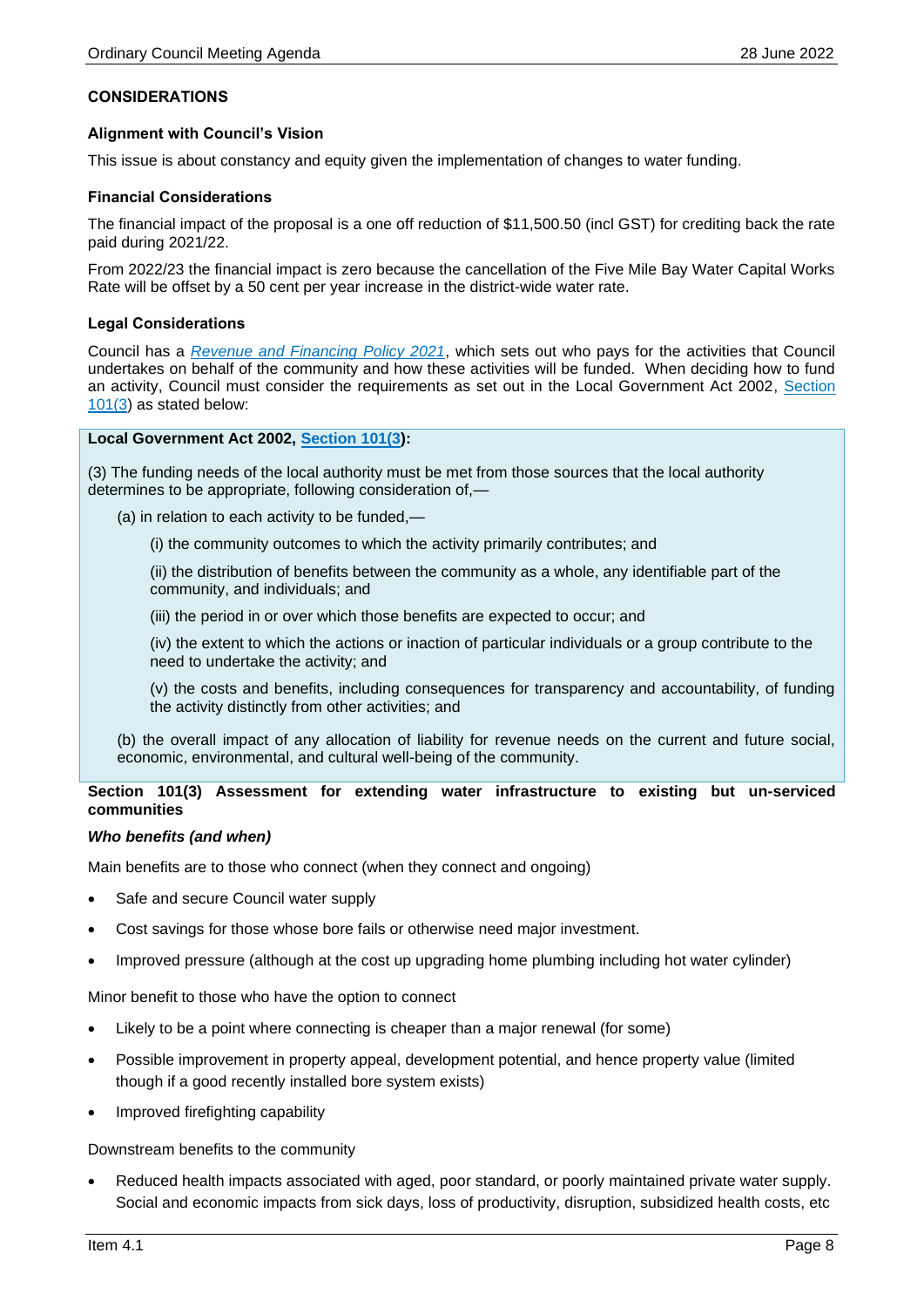• Even well-maintained systems may have higher risks, due to a lower level of treatment or other contaminations that are difficult to avoid e.g. arsenic contamination.

#### *Who causes the costs?*

The cost is driven by Council's decision whether or not to connect an area.

This decision is in turn driven by the health and safety risks posed by the area, either due to:

- Inherent risks of contamination, and low level treatment in that area (i.e. presence of arsenic)
- Concerns over potentially aged, low standard, or poorly maintained systems.

The risks posed by any individual private supply may or may not be known. Those with poor systems, or known contamination risks, are likely to be the ones who choose to connect, assuming they are not prohibited by the costs of connection.

#### *The overall impact*

A district-wide funding approach has been taken for water supply as discussed above. The same merits and benefits of this more flexible and shared funding approach apply to the funding of these capital projects.

Authorisations are not required from external parties.

#### **Policy Implications**

The proposal to revoke the Five Mile Bay Water Capital Works Rate is to align with the district-wide water funding approach adopted for the 2021 Long-term Plan.

The proposal to revoke the Five Mile Bay Water Capital Works Rate would be implemented through:

- an amendment to the Council's Funding Impact Statement in the 2022 Annual Plan (to be adopted at Council's next meeting in July)
- an amendment to the Council's Revenue and Financing Policy 2021 (attached for adoption)

to remove all references and description of the Five Mile Bay Water Capital Works.

#### **Māori Engagement**

Taupō District Council is committed to meeting its statutory Tiriti O Waitangi obligations and acknowledges partnership as the basis of Te Tiriti. Council has a responsibility to act reasonably and in good faith to reflect the partnership relationship, and to give effect to the principles of Te Tiriti. These principles include, but are not limited to the protection of Māori rights, enabling Māori participation in Council processes and having rangatiratanga over tāonga.

Our statutory obligations outline our duties to engage with Māori, and enable participation in Council processes. Alongside this, we recognise the need to work side by side with the ahi kaa / resident iwi of our district. Engagement may not always be required by law, however meaningful engagement with Māori allows Council to demonstrate good faith and our commitment to working together as partners across our district.

Appropriately, the report author acknowledges that they have considered the above obligations including the need to seek advice, guidance, feedback and/or involvement of Māori on the proposed recommendation/s, objective/s, project/s or service/s outlined within this report.

No consultation has been undertaken with Māori. The proposal is to align with existing decisions which have been consulted on, and the district-wide funding implications are small as set out in this paper.

#### **Risks**

Some Five Mile Bay residents may object that their additional rate of \$112.75 (incl GST) was still collected over 2021/22, and provided as a credit against rates for 2022/23 rather than being returned earlier. However, we expect most would appreciate the discontinuation of the rate, and the credit for amounts paid.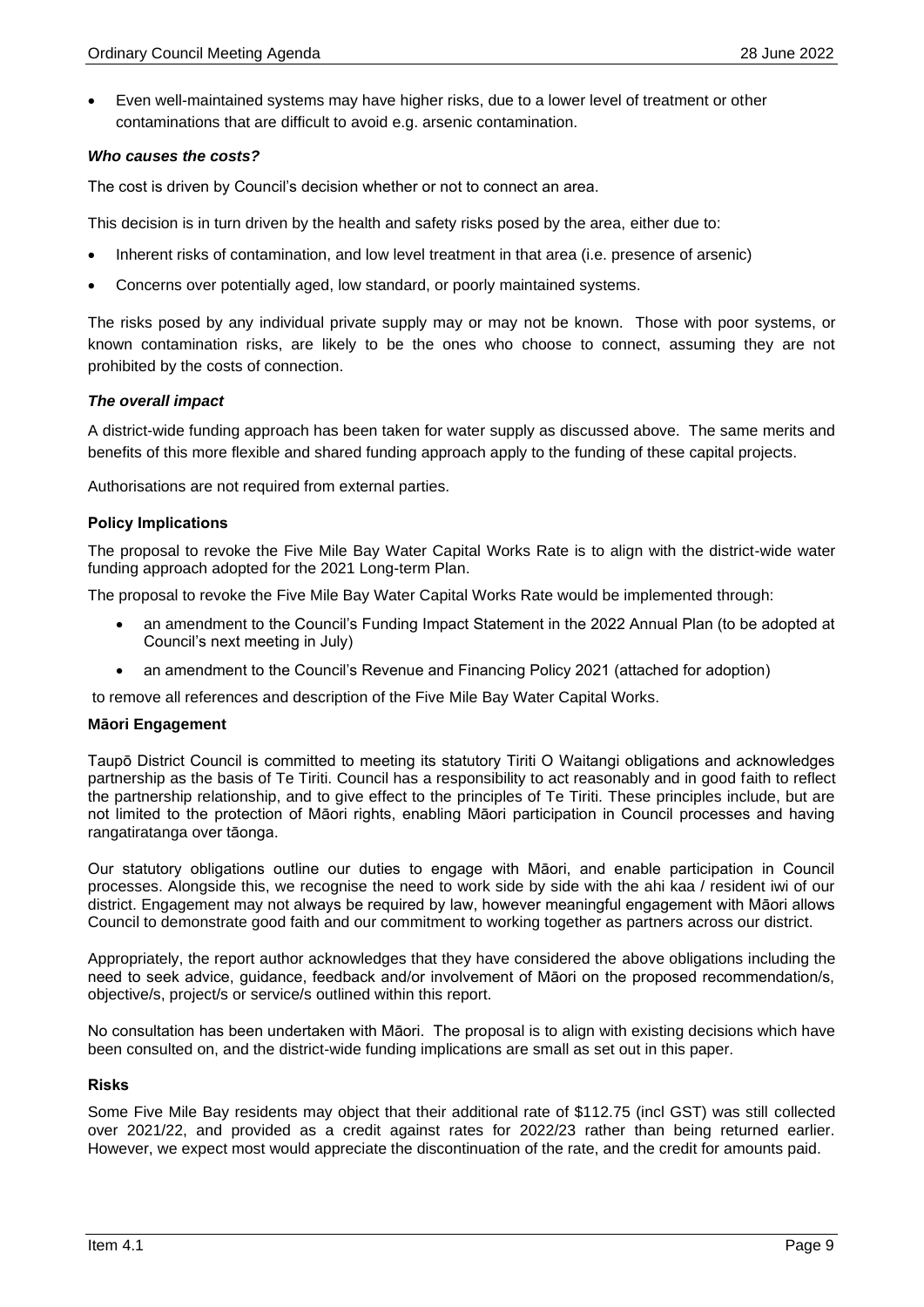#### **SIGNIFICANCE OF THE DECISION OR PROPOSAL**

Council's Significance and Engagement policy identifies the following matters that are to be taken into account when assessing the degree of significance of proposals and decisions:

- a. The level of financial consequences of the proposal or decision;
- b. Whether the proposal or decision will affect a large portion of the community or community of interest;
- c. The likely impact on present and future interests of the community, recognising Maori cultural values and their relationship to land and water;
- d. Whether the proposal affects the level of service of an activity identified in the Long Term Plan;
- e. Whether community interest is high; and
- f. The capacity of Council to perform its role and the financial and other costs of doing so.

The overall financial impact or cancelling the rate, and providing a credit for the year in which it was collected is only around \$11,275 (incl GST), and 50 cents on the district wide water-rate, and has low significance. The impact on Five Mile Bay residents is more material at \$112.75 (incl GST) per year – and they are likely to have an interest.

#### **ENGAGEMENT**

Despite the low significance, Council included the proposed removal of the Five Mile Bay Water Capital Works Rate in the consultation document for the Annual Plan 2022. 3 submissions made comments on the proposed change, these are set out below.

| <b>Relevant Annual Plan Submissions</b>                                                                                                                                                                                                                                                                                                                                                        | <b>Officer comment</b>                                                                                                                                                                                                |
|------------------------------------------------------------------------------------------------------------------------------------------------------------------------------------------------------------------------------------------------------------------------------------------------------------------------------------------------------------------------------------------------|-----------------------------------------------------------------------------------------------------------------------------------------------------------------------------------------------------------------------|
| <b>Kinloch Community Association</b>                                                                                                                                                                                                                                                                                                                                                           | Note the support                                                                                                                                                                                                      |
| The KCA supports aligning all our local water<br>schemes. We support removing the Five Mile Bay<br>additional water rate and applying a district wide rate<br>of \$0.50 per ratepayer.                                                                                                                                                                                                         |                                                                                                                                                                                                                       |
| <b>Lakes &amp; Waterways Action Group Trust</b>                                                                                                                                                                                                                                                                                                                                                | Note the support                                                                                                                                                                                                      |
| Water projects - Do you agree with these changes?<br>Strongly agree                                                                                                                                                                                                                                                                                                                            |                                                                                                                                                                                                                       |
| COMMENTS: Support specifically - "2. ALIGNING<br>ALL OUR LOCAL WATER SCHEMES We're aligning<br>all our water schemes to be funded district-wide<br>which means we need to remove the current<br>targeted water rate being paid by Five Mile Bay<br>residents"                                                                                                                                  |                                                                                                                                                                                                                       |
| Federated Farmers is in support of the proposed<br>changes to the water service rate. A targeted rate<br>fairly targets those which gain benefit from the<br>service and this should be fairly charged per<br>ratepayer within the targeted area. We would not see<br>it appropriate to fund water service through the<br>general rate and ratepayers who are not connected<br>to the service. | The district-wide water rate is indeed a targeted rate<br>that only applies to areas serviced by council water.<br>So most rural areas do not pay a rate for water, nor<br>contribute to water costs for other areas. |

Despite their likely interest, further and direct consultation with Five Mile Bay residents is not considered necessary as their views were already sought in late 2020, and Council has a good understanding of their position – that they would (naturally) rather not pay the additional rate if given a choice.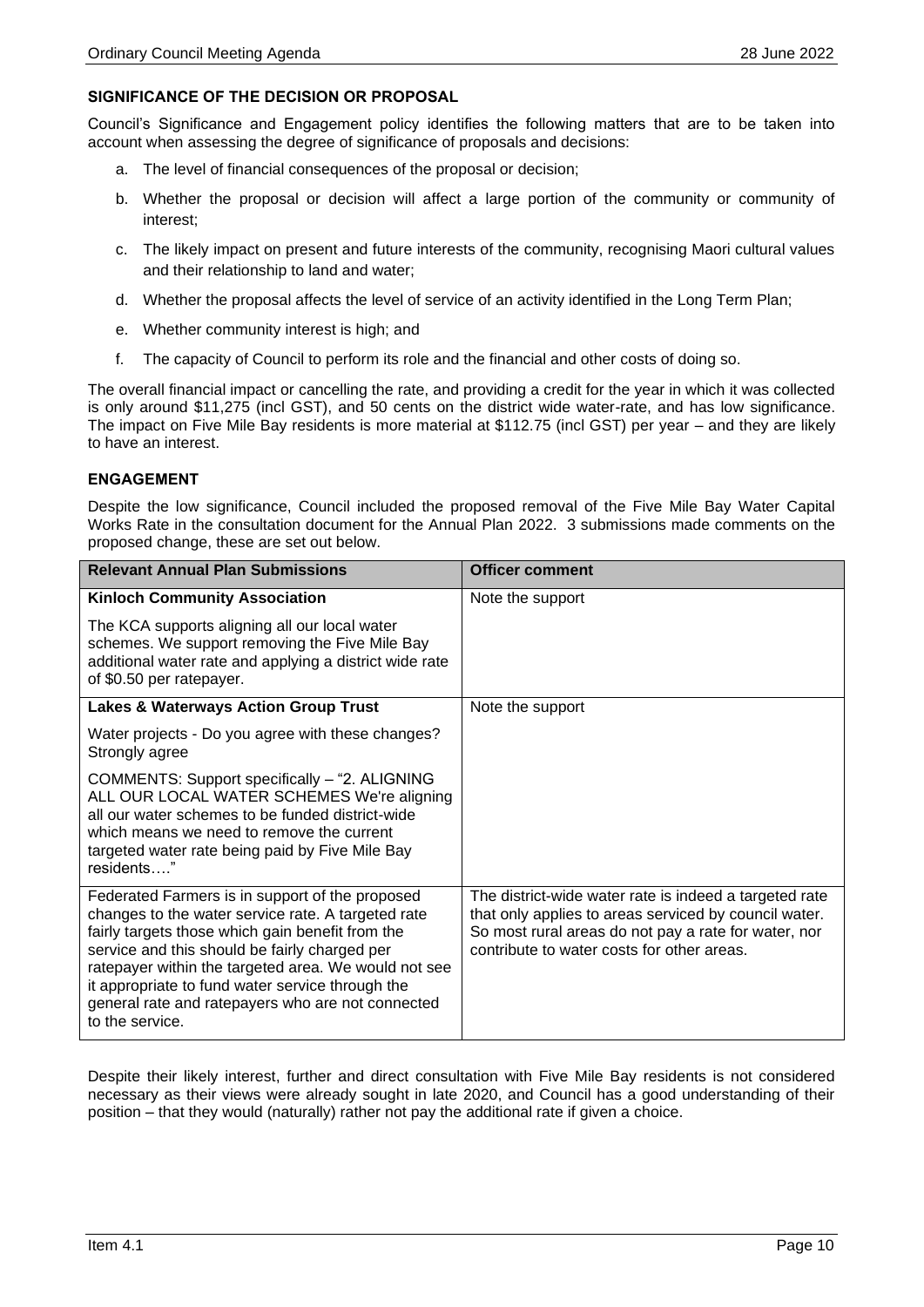#### **COMMUNICATION/MEDIA**

If Council agrees to revoke the rate and provide a credit for past payment, officers will inform Five Mile Bay residents of the change with their first 2022/23 rates bill, highlighting that they have been provided a credit against their bill for previous payments of the rate.

#### **CONCLUSION**

The original decision to have a Five Mile Bay Water Capital Works Rate is now inconsistent with a latter decision for district-wide water funding – requiring just one community to directly pay for the capital works required for its area. Consequently, officers recommend revoking the Five Mile Bay Water Capital Works Rate, and providing a credit for past payment of the rate to align with the timing of the change to district-wide water funding.

#### **ATTACHMENTS**

1. Amended Revenue and Financing Policy 2021 for adoption (additions and deletions highlighted)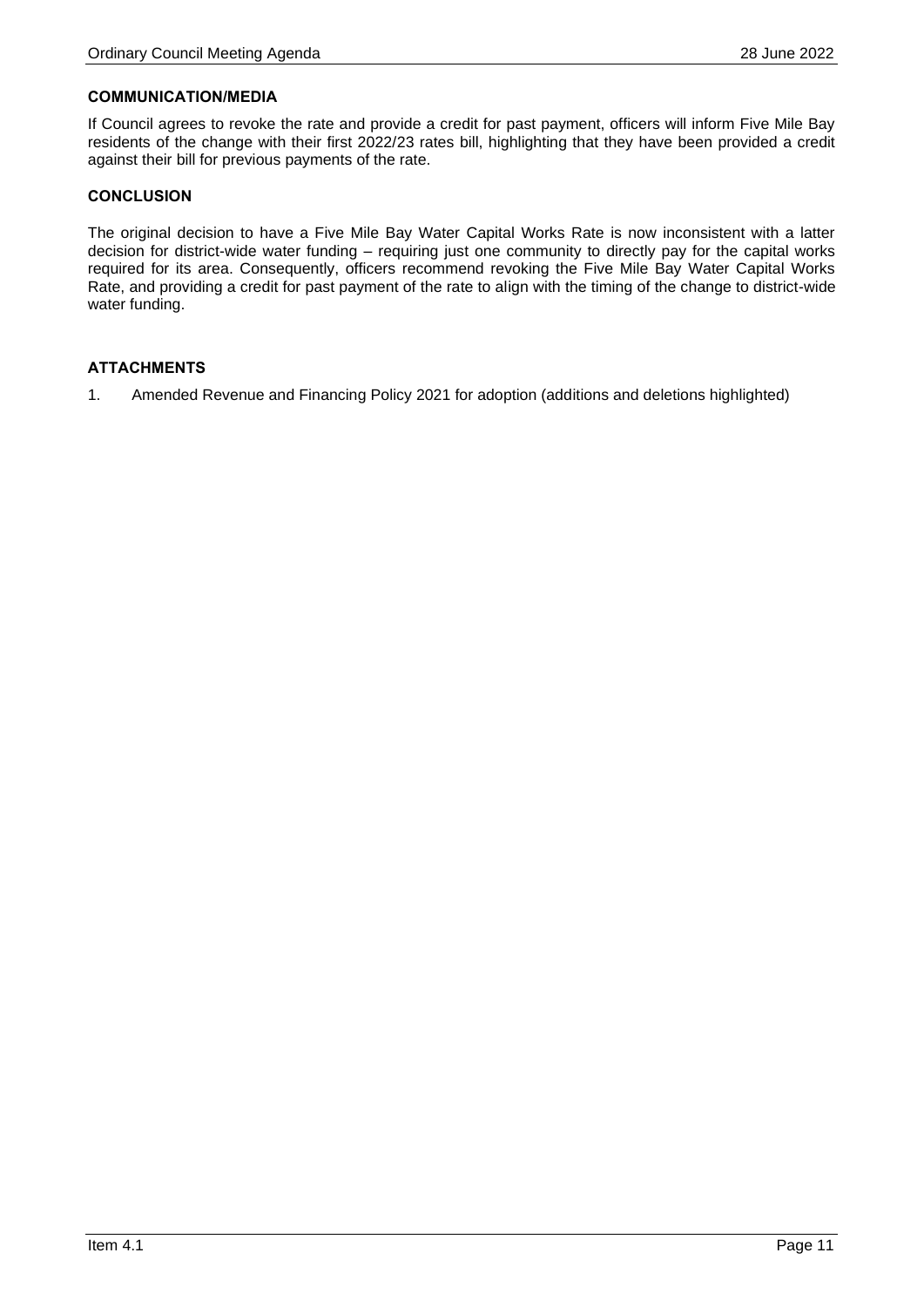#### <span id="page-11-0"></span>**4.2 HEALTH, SAFETY & WELLBEING REPORT**

#### **Author: Michelle McGill, Health, Safety and Well-Being Manager**

**Authorised by: Nigel McAdie, Legal, Risk and Governance Manager**

#### **PURPOSE**

The purpose of this report is to look at trends within health and safety performance at Taupō District Council and so contribute to elected members discharging their due diligence duty as officers under the Health and Safety at Work Act 2015 (HSWA).

#### **DISCUSSION**

This report covers a 3-month period from March 2022 through to May 2022.

The Council's Chief Executive has the following health and safety Key Performance Indicator (KPI) for 2021- 2022:

*Demonstrate how the organisation has taken all appropriate steps to ensure that it is a safe workplace, as measured by new initiatives (including new well-being initiatives) accident and near miss trends, and employee engagement in health and safety programmes.*

Health, safety and employee wellbeing is at the forefront of all Council operations. To demonstrate compliance with this health and safety KPI and contribute to elected members' due diligence duty, this Health and Safety Report is structured into three key areas:

- **Safe Systems** Ensure safe systems are in place to report on incidents, risks and safety metrics through the Health and Safety Management System and is managed and implemented by all departments across Council.
- **Risk Management** Ensure there are robust processes in place for managing health and safety risks within their respective organisational structure.
- **Worker Participation Practices** Ensure that the business has effective worker engagement and participation practices.

#### **Safe Systems**

#### Damstra – Health and Safety Software

The reporting metrics captured in the Damstra software provide managers and the Executive Team with visibility over the range of risks across Council operations, with Corrective Action Reports providing a means to proactively measure our performance in managing risks, in particular those identified by recorded incidents and unsafe observations.

A corrective action is the action implemented to:

- 1. Remove the hazard; and
- 2. Manage the risk by addressing the causal factors to mitigate the chance of a re-occurrence.

Creating a culture of good reporting by our workers (who include our contractors) including the identification of risk and implementation of corrective actions enhances the process of continuous improvement towards achieving a healthy and safe workplace.

Damstra is providing some upcoming training through the Business Intelligence module to assist managers and health and safety representatives (HSR's) address overdue corrective actions for effective close out of incidents and risks identified in the workplace.

#### Incident Management

For the current reporting period, a total of 70 incidents were reported into Damstra, with 4 incidents representing higher levels of severity. This compares to a total of 33 incidents reported for the previous three-month period 21 Dec 2021 – 28 February 2022. The Taupō Airport Authority (TAA) is a Council Controlled Organisation and there is an overlap of duties and responsibilities under the HSWA. Two reported incidents in the last reporting period are being investigated by the TAA.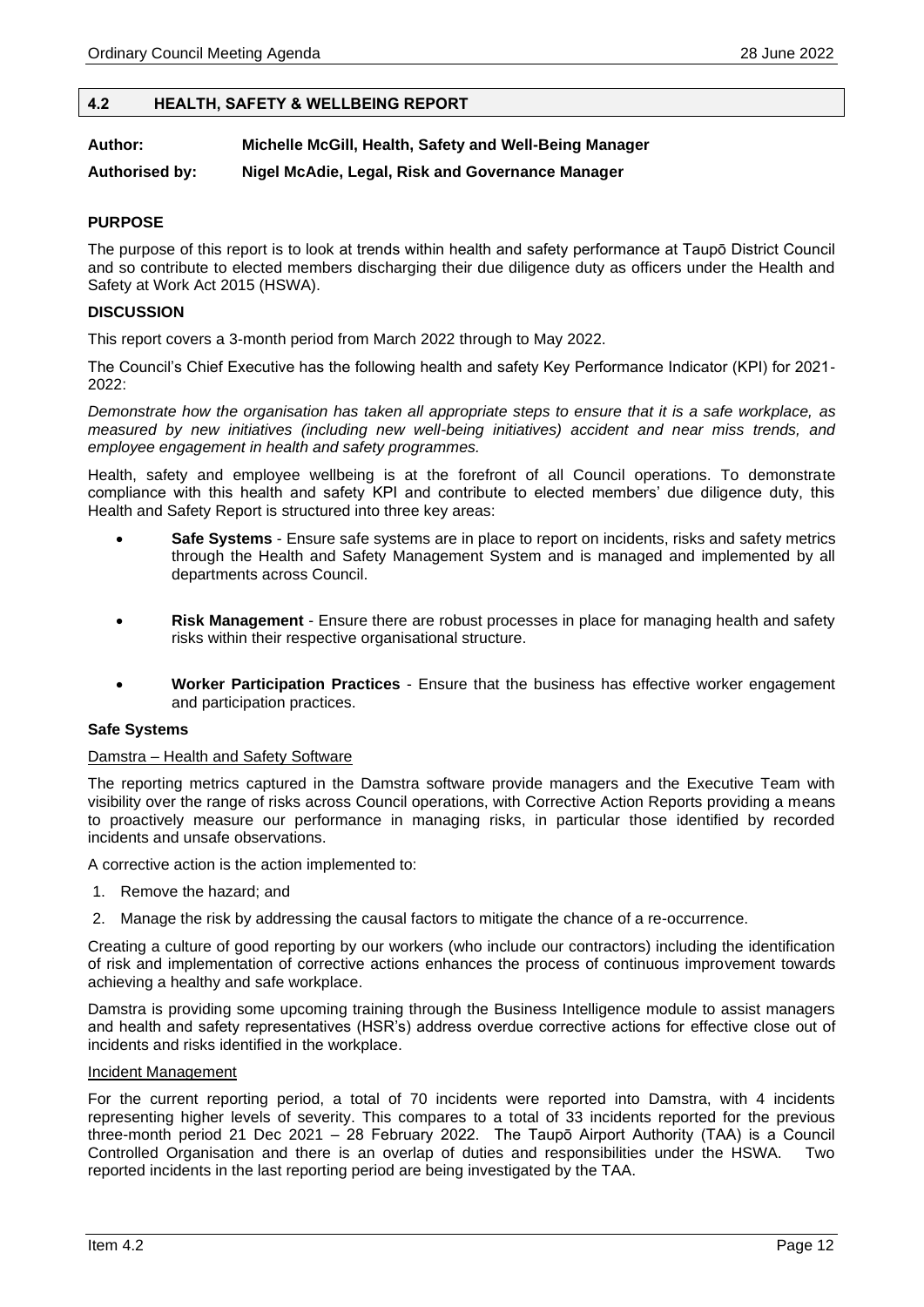The higher number of incidents for the current reporting period can be attributed to the last reporting period including the Christmas and New Year period when activity is generally lower, meaning less incidents occur and are reported.

As with previous reports, due the nature of the location and/or work type, many of the incidents and injuries involving 3<sup>rd</sup> parties occur at our Venues, while a majority of the worker first aid or no treatment injuries occur in our operational areas, including Venues, Parks and Reserves, and Compliance.





As shown in the graphs above, for the current reporting period, there is no discernible upwards trend in the number of injury incidents reported across our Council operations (including contractors).

Pleasingly, the worker injuries are predominantly minor first aid or no treatment injuries e.g. slips, trips and falls on the same level, minor lacerations and grazes with fixed objects. The numbers reported represent a culture of good reporting (as opposed to being indicative of an unsafe workplace).

This reporting period has seen a significant drop in the number of aggressive person incidents compared to the previous period. This reflects the move in the Covid -19 Protection Framework from Red to Orange in April, together with the lifting of the My Vaccine Pass requirements at the majority of our venues.

Serious Incidents (non-external contractors)

• Fatality at AC Baths

It is unfortunate to have to report on the fatality at the AC Baths involving a person who experienced a significant medical event while at the venue. This was an out-of-water incident attended by qualified lifeguards prior to the prompt arrival of paramedics to the scene. Support services and counselling has been provided to our affected team members through our Employee Assistance Programme.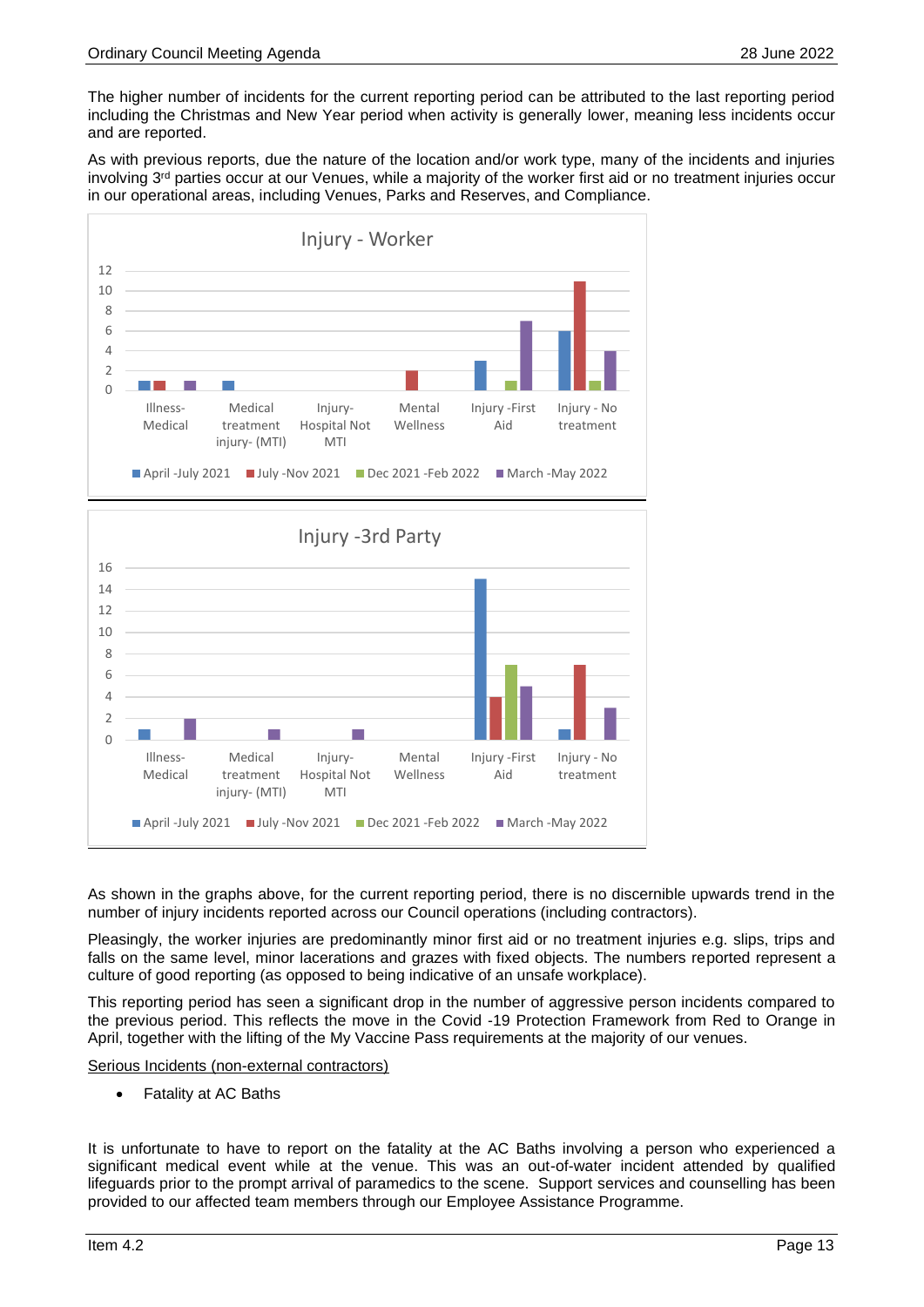• Tree Branch dislodged from tree and impacted on windscreen of moving vehicle.

A tree branch has fallen from the canopy of gum trees on the corner of Redoubt and Tongariro Streets onto the windscreen of a vehicle as it exited the roundabout, breaking the windscreen and damaging the roof of the vehicle. While no injuries were suffered by the driver, they were quite shaken by the incident.

The Parks and Reserves Team have processes in place to manage risk from trees, including having an independent arborist collate a register of Hazardous and Notable trees in the Taupō District together with a maintenance programme to address dead wood, damaged limbs, and general health of the trees. Monitoring of trees in the Taupō region is a continuous work stream for the independent arborist engaged in tree assessments and followed up with proactive scheduled tree maintenance, and also reactive maintenance to the increasing frequency of significant weather events (including high winds).

• Aggressive person related to dog seizure - Customer Service Centre, Tongariro Street

A known person to the Council's Compliance team displayed aggressive behaviour towards Council staff at the Customer Service Centre on Tongariro Street. The incident was related to dog seizures and payment of impounding fees. The level of the aggressiveness and the offender claiming to being Covid positive resulted in an in-situ lockdown of the facility and escalation to the Police.

This incident reinforced the processes and procedures for emergencies of this nature, with the Customer relations team now being included in the Guardian Angel Monitoring Services, providing 24/7 support through escalation devices.

• Worker contracted Legionnaires Disease

A Council field worker has contracted Legionnaires Disease - a chronic disease affecting the lungs through exposure to airborne spores from mulch and composted material. Legionnaires Disease has been identified as a risk to the health of field workers in the Parks and Reserves teams for many years and has been a regular agenda item at their Health and Safety meetings in the past with good guidance material available on the WorkSafe website.

The worker is engaged in other activities outside of work which carry a risk of contracting the disease. Accordingly, it is not conclusive that the worker contracted the disease while working for the Council. The worker is still actively working for Park and Reserves, with continual monitoring of their health by their GP and specialist.

#### Contractor Incidents

Projects across the district continued over the summer period, with one serious incident involving a service strike by our roading contractor. No injuries occurred (see below). Overhead and underground services are identified as critical risks within the Council's roading and infrastructure contracts as there is the potential for serious harm or death in the event of a service strike.

• Camex Civil - Excavator Operator made contact with overhead power lines causing poles to fall

The incident occurred on the Poihipi Road corridor as part of the Poihipi and Oruanui Roads Rehabilitation and Seal Widening project, involving a 13-tonne excavator stripping topsoil and residual vegetation, and then loading it onto a 6-wheeler tipping truck with both operators working to a methodology to move in conjunction along the corridor.

On approach to powerlines crossing the road, the excavator boom was still raised as the operator slewed the machine, resulting in the dipper arm connecting with the powerlines and pulling the closest pole over. This created a chain effect, bringing three more poles down and causing damage to a pole mounted transformer.

The incident was immediately escalated as an emergency, with Unison dispatching a response team promptly to the site to reinstate the lines and power supply. No injuries were incurred, with the digger operator remaining in the excavator cab until given an all clear by Unison.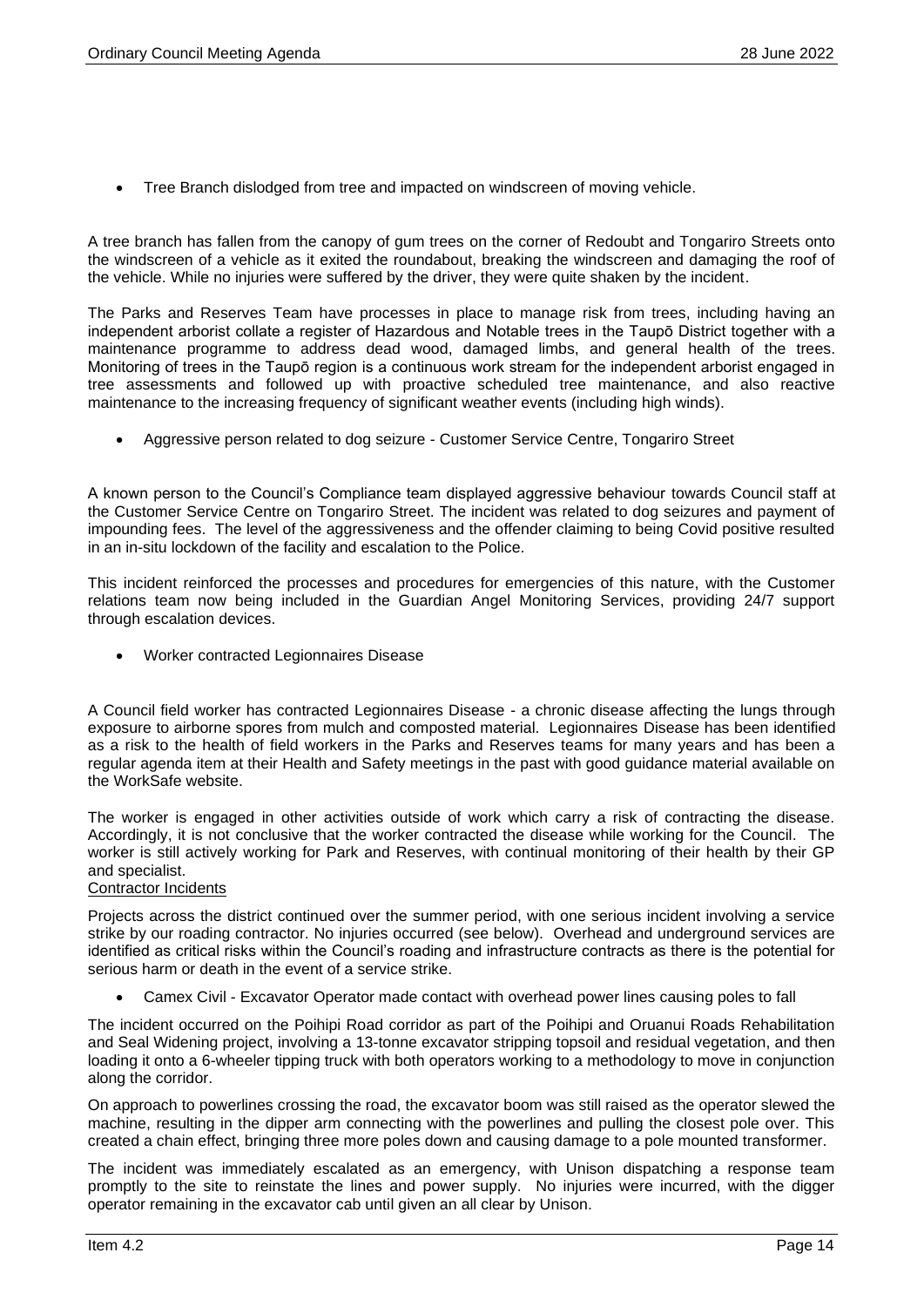Camex Civil shut the site down until the investigation was completed. Causal factors identified in the investigation were:

- No identification of the critical risk work and mitigation
- Failure to obtain a close approach permit for the work area
- Failure to set control measures in place to identify overhead services
- Absence of spotter
- Failure to install advance physical warning systems

Corrective actions have addressed each of these factors and additional preventative controls included the replacement of the 13-tonne excavator with a 5-tonne excavator with a smaller reach.

The Council's Project Manager and Health, Safety and Wellness Manager attended a site meeting with Camex Civil management to discuss lessons learned. As a proactive measure, we will generate a safety alert to all Council roading contractors on the seriousness of service strikes by operators of heavy machinery and reiterate robust management of critical risks.

#### **Risk Management**

#### Contractor Management

Services contracted to Council continue to present our higher-risk activities across Council operations. The Project Management Office team has increased recruitment of contract project managers reflecting the volume of significant projects occurring around the district. Under HSWA, the Council, as the PCBU, has a shared responsibility to ensure a safe work environment for our contracted workers. Our project managers understand this responsibility to health and safety within the scope and delivery of the projects.

To assist with monitoring of contractor health and safety performance, an independent consultant has been engaged to assist with high-risk work, most recently in relation to crane work, working at height and confined space entry currently being undertaken at the Wastewater Treatment Plant (installation of a new roof on the Digester).

#### COVID-19 /Omicron Response

Government and WorkSafe have recently updated their guidance regarding mandatory vaccinations in the workplace based on relatively high vaccination coverage and increasing natural immunity. Taupō District Council had implemented a vaccine mandate Policy in December 2021 and recently reviewed its policy following the emergence of the Omicron variant.

Over the month of April, we conducted risk assessments across the organisation to determine the level of risk of contracting and transmitting Covid-19 at work in light of the controls we have already implemented, including masks, social distancing, flexible work practices and good hygiene practices. As a result, our vaccination policy was suspended with effect from mid-May. We will continue to encourage vaccination and continue to use RATs to ensure business continuity across our operational areas.

#### Health and Wellness

The Mole Map programme was active for the months of February and March with 39 employees taking advantage of the programme.

#### **Flu Vaccinations and Buccaline**

As part of our TDC Wellness programme, we support our employees with access to flu vaccinations and Buccaline tablets to minimise the risk of significant illness from the flu and cold strain prevalent over the winter months. While our Council flu vaccination rates are lower than previous years, this appears to reflect a trend across New Zealand.

#### **Health and Wellness Survey**

As reflected in the Chief Executive's health and safety KPI, the health and wellness of our employees is paramount to our organisation. The emergence of the Covid-19 pandemic in late 2019 has led to the identification of mental health as a workplace risk.

We are taking an opportunity to reset our Health and Wellness Strategy by initiating a health and wellness survey, which all employees were invited to take part in during May.

#### Waikato Occupation Health Monitoring

We continue to conduct health monitoring across safety sensitive areas within the Council, including preemployment health checks and annual health monitoring. This is completed by a registered nurse as part of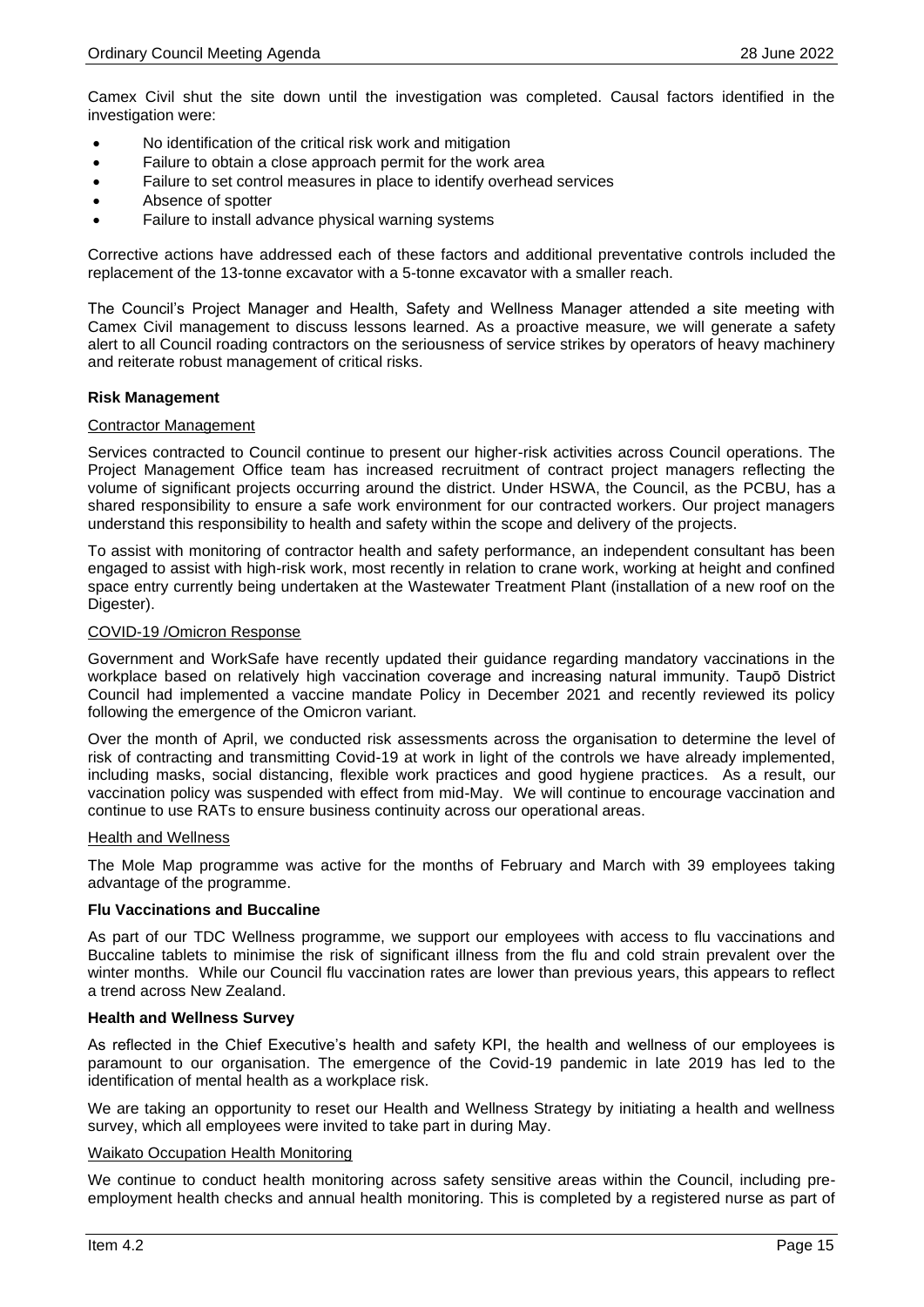our engagement with Waikato Occupation Health Consultancy. No issues of significant concern have been raised through those reports.

#### **Worker Participation Practices**

Worker participation practices are not only a legislative requirement under HSWA, but a valuable tool for engaging workers and communicating health, safety, and wellbeing risks across Council.

While the Covid-19 pandemic interrupted our regular Health and Safety Representative (HSR) meetings, we were able to engage with workers through our Covid-19 risk assessments, and resume in-person Health & Safety Committee meetings for our Health and Safety Representatives in May.

Key focuses of the May 2022 Health and Safety Committee Meeting included:

- Communicating the proposed new Health and Safety Committee structure for 2022
- Providing the feedback from the risk assessment process on the vaccination policy
- Presenting the Health and Safety Policy Statement, Strategy and Action Plan for 2022
- Ensuring the currency of emergency management procedures for our office environments, with personnel returning to offices and a reasonable volume of recruitment across the organisation.

#### **RECOMMENDATION(S)**

That Council receives the Health, Safety & Wellbeing Report – June 2022

#### **ATTACHMENTS**

Nil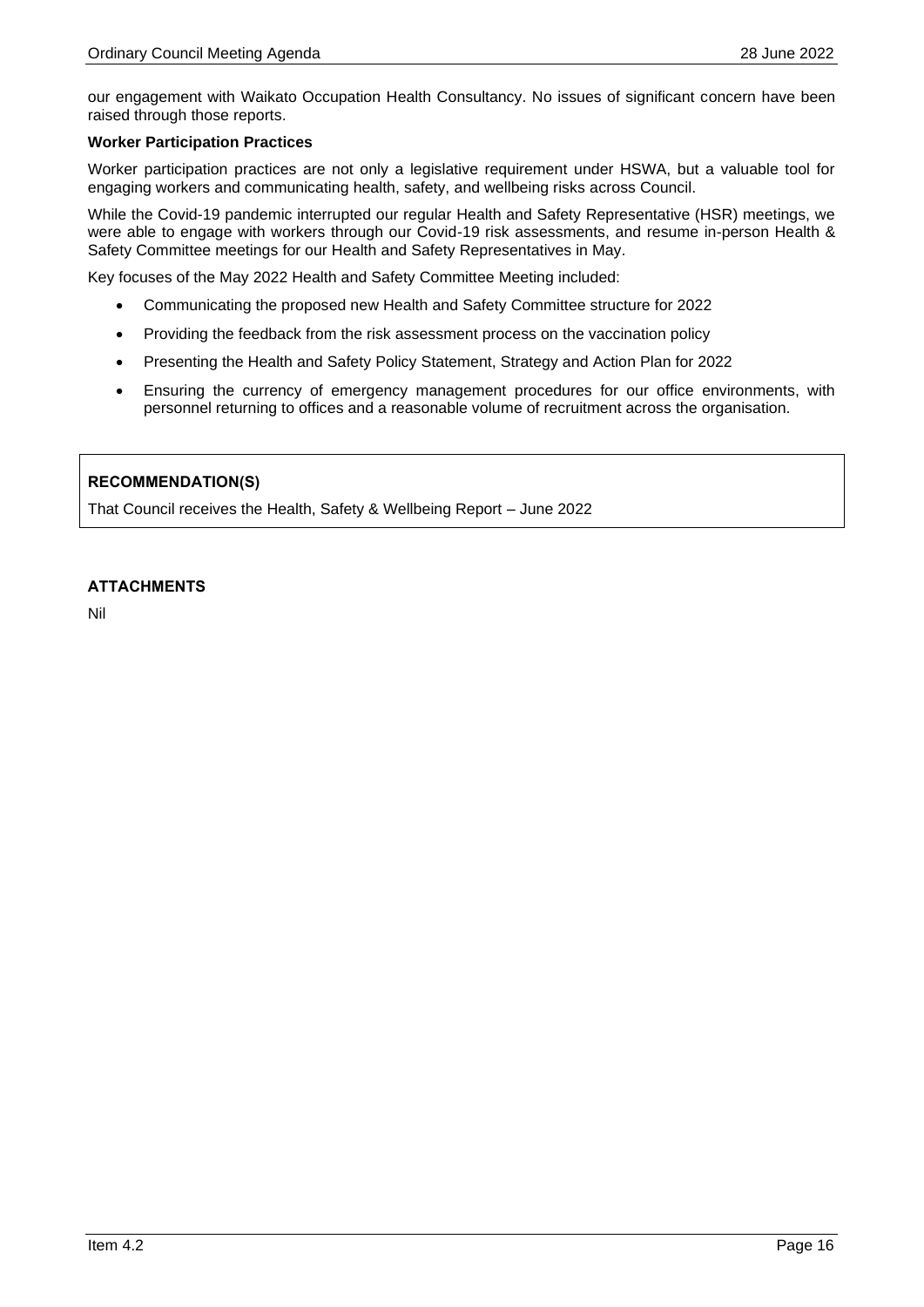#### <span id="page-16-0"></span>**4.3 TAUPŌ DISTRICT COUNCIL PERFORMANCE REPORT- MAY 2022**

| Author: | <b>Gareth Green, Chief Executive Officer</b> |
|---------|----------------------------------------------|
|         |                                              |

**Authorised by: Gareth Green, Chief Executive Officer**

#### **PURPOSE**

This report provides Council with an overview of the performance of the organisation.

#### **RECOMMENDATION(S)**

That Council notes the information contained in the Performance Report for the month of May 2022.

#### **ATTACHMENTS**

1. Monthly Performance Report - May 2022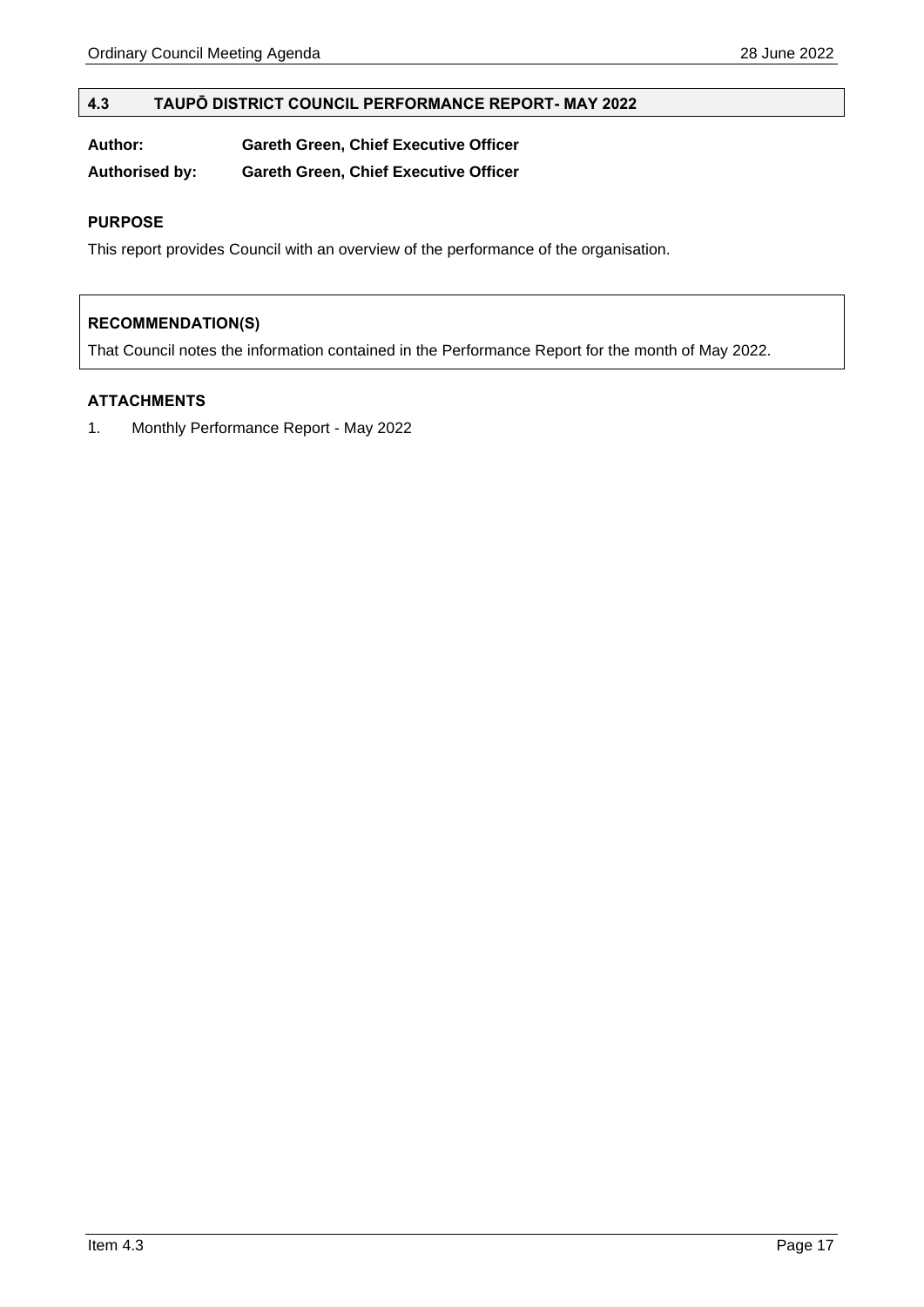#### <span id="page-17-0"></span>**4.4 COUNCIL ENGAGEMENTS JULY 2022**

#### **Author: Shainey James, Governance Quality Manager**

**Authorised by: Nigel McAdie, Legal, Risk and Governance Manager**

#### **Engagements**

| ENGAGEMENT                                                                                                                | DAY       | <b>DATE</b> | <b>TIME</b>    |
|---------------------------------------------------------------------------------------------------------------------------|-----------|-------------|----------------|
| Workshops                                                                                                                 | Tuesdav   | 5           | 10am-1pm       |
| Tūrangi/Tongariro Community Board public<br>forum (Boardroom, Tūrangi Customer Service<br>Centre, Ngawaka Place, Tūrangi) | Wednesday | 6           | 1.30pm-2pm     |
| Tūrangi/Tongariro Community Board meeting<br>(Boardroom, Tūrangi Customer Service<br>Centre, Ngawaka Place, Tūrangi)      | Wednesday | 6           | 2pm-3.30pm     |
| Public forum (Council Chamber)                                                                                            | Tuesday   | 26          | $12.30pm-1$ pm |
| Council meeting (Council Chamber)                                                                                         | Tuesdav   | 26          | 1pm-4pm        |
| Kinloch Representative Group public forum<br>(Kinloch Community Hall, Mata Place, Kinloch)                                | Thursday  | 28          | $2.30pm-3pm$   |
| Kinloch Representative Group meeting<br>(Kinloch Community Hall, Mata Place, Kinloch)                                     | Thursday  | 28          | 3pm-4.30pm     |

### **RECOMMENDATION(S)**

That Council receives the information relating to engagements for July 2022.

#### **ATTACHMENTS**

Nil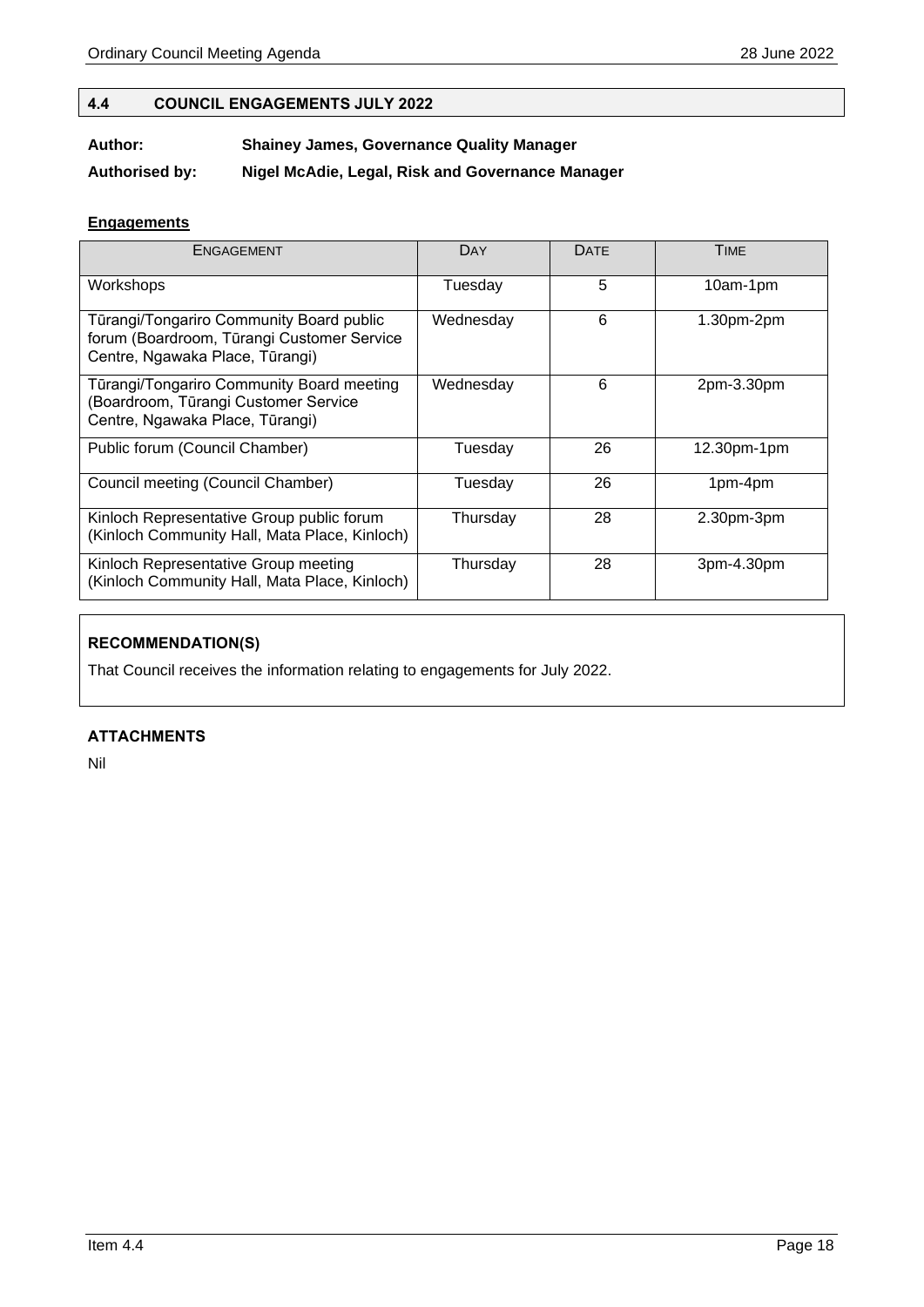#### <span id="page-18-0"></span>**4.5 MEMBERS' REPORTS**

| Author:               | <b>Shainey James, Governance Quality Manager</b> |
|-----------------------|--------------------------------------------------|
| <b>Authorised by:</b> | Nigel McAdie, Legal, Risk and Governance Manager |

#### **PURPOSE**

This item permits members to provide any updates relating to their particular wards, portfolios, working parties and report on recent meetings/functions/conferences they have attended as Council's representative.

No debate and/or resolution is permitted on any of the reports.

#### **CONCLUSION**

Members' reports will be presented at the meeting for receipt.

#### **RECOMMENDATION(S)**

That Council receives the reports from members.

#### **ATTACHMENTS**

Nil